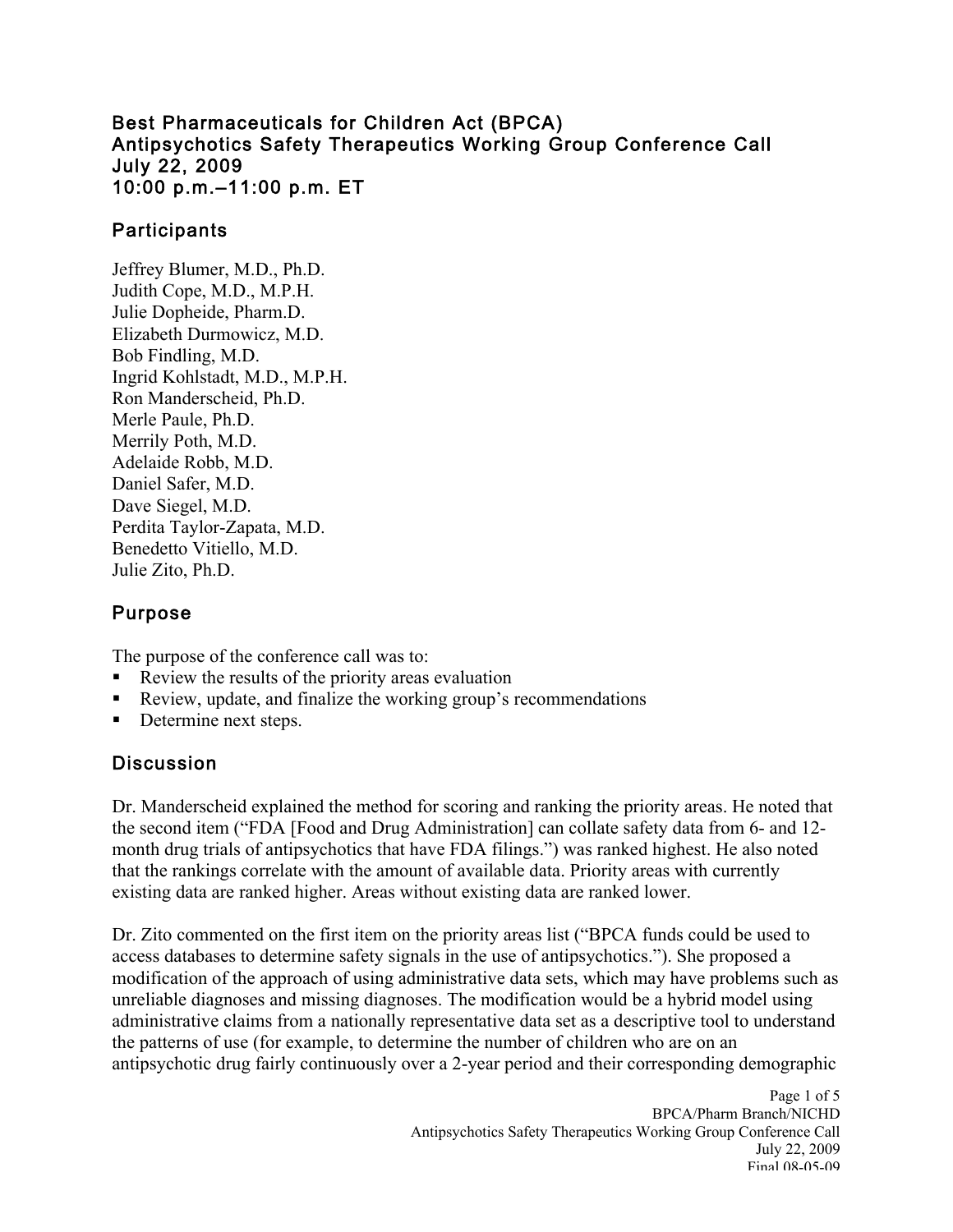data). This approach would yield a general community-based profile of the children who are getting medicated. The profile would provide a sampling frame. For example, an existing academically based regional study could be used to establish a cohort of children and prospectively interview and assess a sample of children in care to embellish and ascertain actual exposures to antipsychotic drugs. Dr. Manderscheid commented that this approaches plays to the strengths of administrative databases and downplays their weaknesses.

Dr. Manderscheid asked whether the rankings reflect the group's opinion. It was noted that not all working group members were on the conference call and that there has not been an extensive dialogue about the priority areas. Dr. Taylor-Zapata explained that the evaluation and evaluation results were sent to all working group members. In addition, conference call minutes are sent to all working group members, who have an opportunity to provide feedback.

Dr. Findling identified two issues:

- Any of the working group's recommendations will require resources to implement; the budget for implementing recommendations is not known.
- Data that the FDA evaluates may belong to drug companies, and because the data may be proprietary, they may not available for evaluation.

Dr. Kohlstadt explained that BPCA and the Pediatric Research Equity Act require drug companies to submit proprietary data after they receive marketing or patent exclusivity.

Dr. Manderscheid said it is important for the working group to emphasize the importance of the FDA having appropriate resources to conduct pediatric studies of antipsychotic drugs. According to Dr. Manderscheid, resources are not available to carry out any of the working group's priority areas. The working group must continue to advocate that the FDA acquire the resources to implement the recommendations. It is important to make an investment in children and the future. The FDA needs the working group's support to move the agenda forward.

Dr. Manderscheid said that although the working group ranked the six priority areas, they are all important and all should eventually be implemented. Work should begin in the priority areas that have existing data and then move on to areas that currently have no data. Mechanisms to collect data need to be established.

Dr. Poth commented on the FDA data disseminated to the working group. Within the data sets, there were subgroups of children that had severe side effects, but when these effects were included with the larger group, the average side effects were not that severe. When evaluating preexisting data sets, it is important to determine whether children with severe side effects have premorbid conditions. It would be beneficial to identify which children are at higher risk for side effects before taking antipsychotic medications.

Dr. Zito noted that the observational literature resides in one "silo," the clinical trial data reside in another silo, and data from clinical practice with small sample sizes reside in a third silo. She proposed writing a review article of the published data that would lead to some conclusions about the status of pediatric antipsychotic therapeutics. In addition, the article would describe the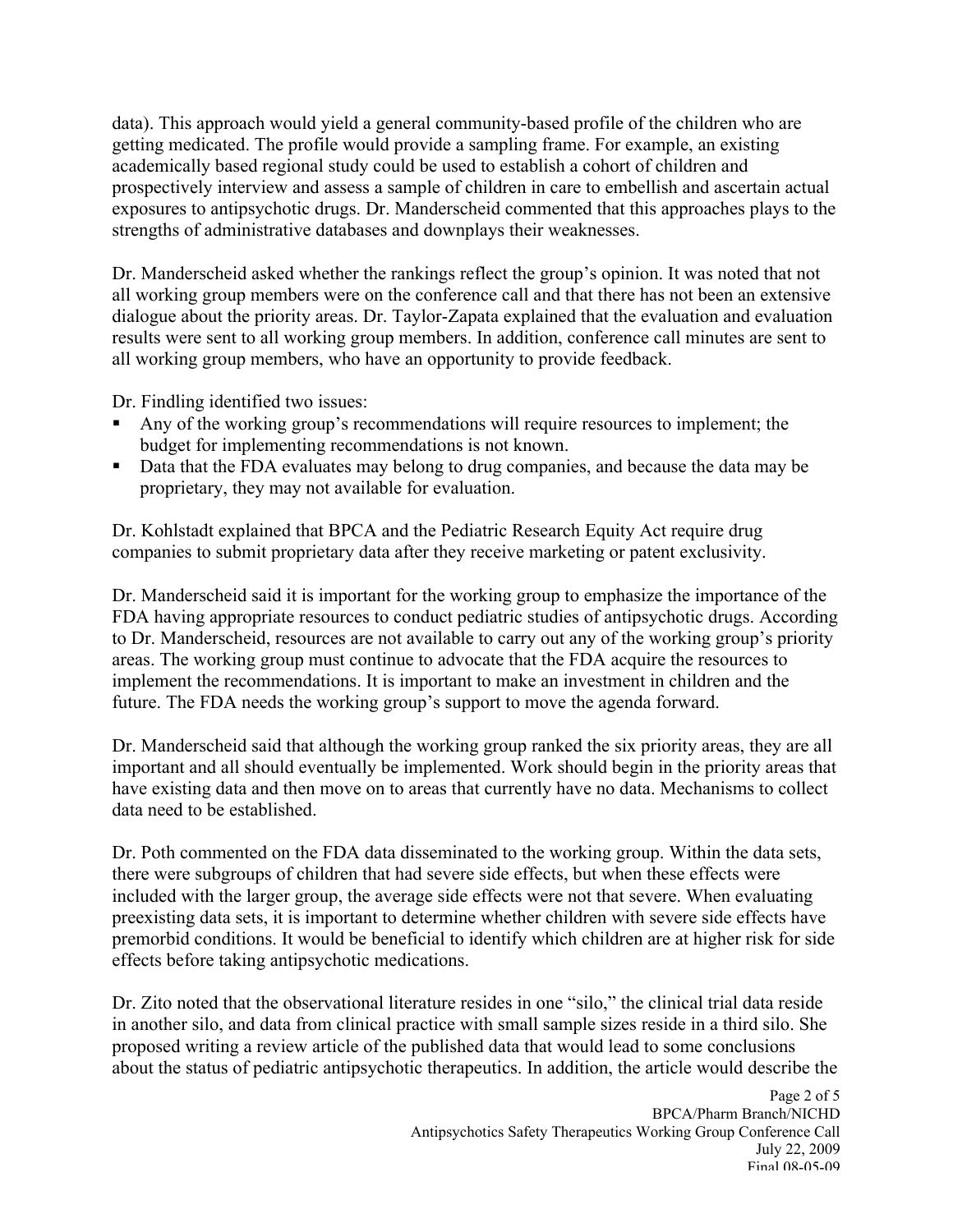gaps in knowledge. Dr. Manderscheid asked whether the working group should write, or be involved in writing, such a review article. Dr. Manderscheid proposed that the working group add to its list of priority areas a recommendation to write one or more review articles of pediatric antipsychotic therapeutics. The articles would provide analyses and outline next steps.

Dr. Zito asked whether proprietary data at the FDA could be accessed to help prepare the review article. Dr. Blumer said the Pediatric Pharmacology Research Units (PPRU) network set a precedent and established a mechanism for accessing this type of data. The Duke University PPRU site contracted with the FDA to access all proprietary data on pediatric hypertension trials. Analyses of these data resulted in a number of publications. The data sets are not "unreachable," and the working group should further explore accessing proprietary antipsychotic drug data at the FDA. The working group recommended exploring access to this type of data. Dr. Paule noted that industry has shared proprietary information when there was a well-defined and important goal.

Dr. Robb said the FDA requires drug companies to monitor suicidality in clinical trials of antiepileptics and antidepressants. The FDA could require monitoring of similar short- and longterm outcomes in pediatric trials of antipsychotics. Dr. Manderscheid asked what type of information related to drug use would need to be included in new electronic medical records for pediatric studies of antipsychotics. In addition to anthropomorphic data such as height and weight, it is important to know baseline health status before a child begins medications.

Dr. Poth commented that in her review of the FDA data, there were good short-term data and case reports of longer term medication use, but there were few data on long-term follow-up of short-term studies. Dr. Zito noted that there can be up to a 50 percent dropout rate in the open phase following the double-blind phase in clinical trials. For the future of drug therapy to have any meaning, for community-based monitoring of safety, there needs to be a systematic assessment of adverse events in children. There also needs to be a lab assessment for risk. Dr. Manderscheid asked whether the FDA's adverse event reporting system has the right variables or a complete set of variables to track adverse events in children. Dr. Zito said large sample sizes are necessary to detect rare events, but the critical variables need to be measured up front to make sense of the rare events.

According to Dr. Paule, toxicology studies can be conducted in appropriate adolescent or periadolescent animal models to look for the signals of rare events. Animal studies can help focus the effort in pediatric studies. However, it was noted that animal data have low credibility with some clinical researchers. Dr. Zito noted the challenge of determining causal relationships between drugs and rare events.

Dr. Findling noted two gaps in current knowledge that warrant further attention:

- Data on outcomes associated with concomitant medicines routinely prescribed in clinical practice
- Data on long-term drug use.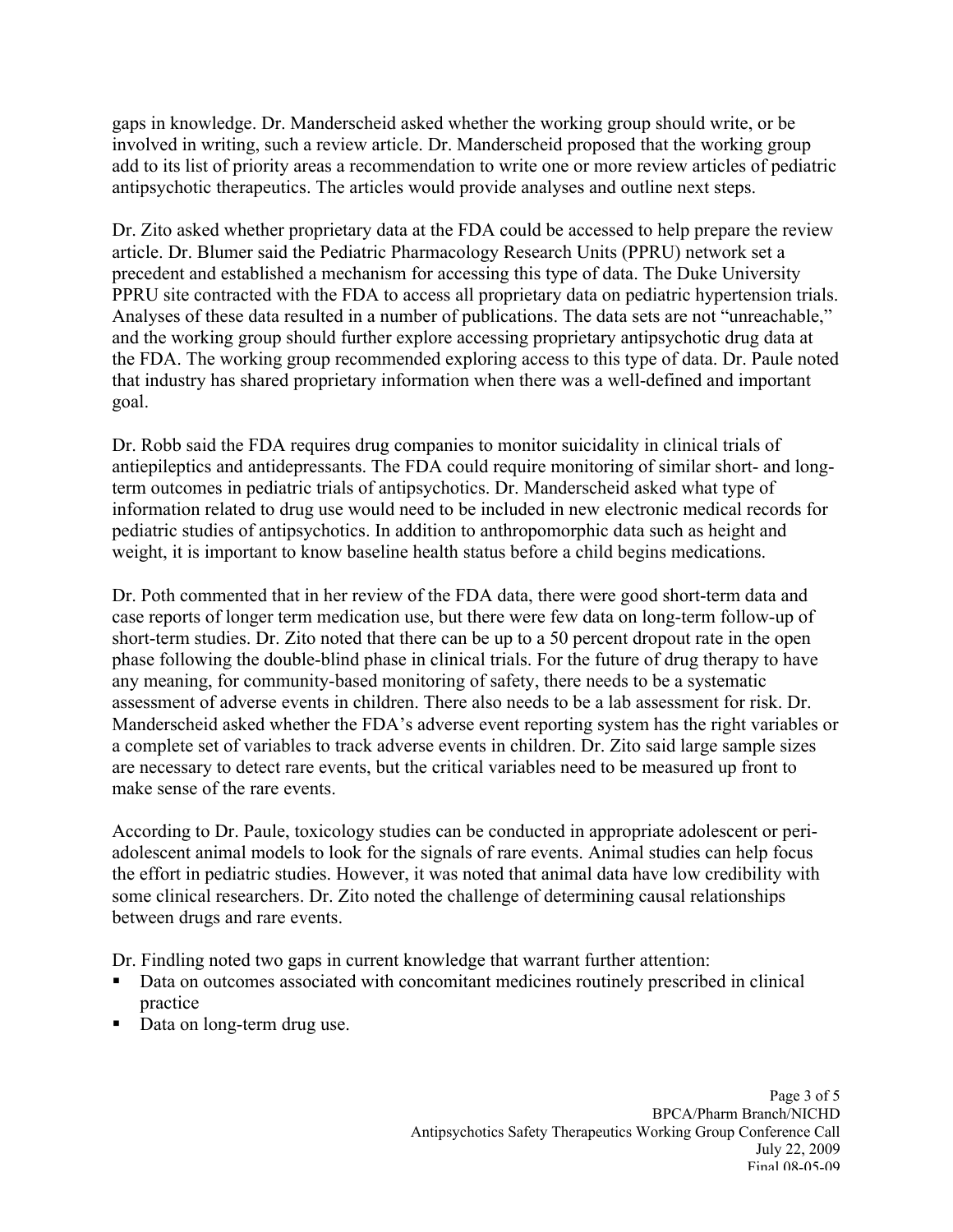What is needed is a large cohort that is followed for more than 1 year to answer questions about key variables that may not be ascertained other than by conducting prospective, longitudinal evaluations. Dr. Findling said it was not clear whether the National Institutes of Health (NIH) or the FDA were currently empowered to play a major role in conducting such a study. Dr. Vitiello commented that the NIH funds research that addresses specific questions but generally does not analyze databases or set up long-term surveillance systems to look for signals in particular drug classes. Dr. Zito commented that the NIH has the PPRU network and Research Units on Pediatric Psychopharmacology Autism Network, which are set up to handle small samples for very precise, limited measurements that relate to pharmacokinetics, dosing, safety, and efficacy. These networks have the infrastructure that could be extended to include longer term drug exposure studies.

Dr. Manderscheid summarized the discussion and recommendations as follows:

- The working group agrees that the six priority areas are important.
- Funding is needed to implement the working group's recommendations.
- There is a deficit in data for pediatric antipsychotic therapeutics, particularly long-term data. Data on short-term effects cannot be used to predict long-term effects.
- The working group or group members would like to recommend drafting a review article, outlining what is currently known and drawing conclusions about current status and future direction. The review article could be very useful in moving the field forward.
- The working group, the NIH, and the FDA need to identify the variables to be included in electronic medical records regarding antipsychotic therapeutics.
- The working group needs to learn more about the FDA adverse event reporting system (for example, a presentation on the system by the FDA) to determine whether the system will detect the important variables related to antipsychotic therapeutics.
- There needs to be a design for studies of  $(1)$  risk factors/predictors of adverse events and  $(2)$ effects of long-term use of antipsychotic medications.
- The working group has an important purpose and is committed to field of pediatric antipsychotic therapeutics. The group would like to continue its activities.

Dr. Robb commented that the paliperidone trial, which is a multinational registration trial for adolescents, has a 2-year, open-label extension. The extension was granted because the European regulatory agency wanted 2-year data. Dr. Robb proposed cooperation with international regulatory agencies that require 2-year safety data for pediatric trials. The working group recommended that U.S. studies of pediatric antipsychotics cooperate or collaborate with similar international studies.

Dr. Taylor-Zapata clarified that the working group was formed by the NICHD, and studies that result from the working group's recommendations would be funded by the NICHD in collaboration with the FDA. The working group's recommendations will go to both the NICHD and the FDA.

# Action Items:

 Dr. Manderscheid or a panel will present the working group's recommendations at the 2009 BPCA annual scientific prioritization meeting in November.